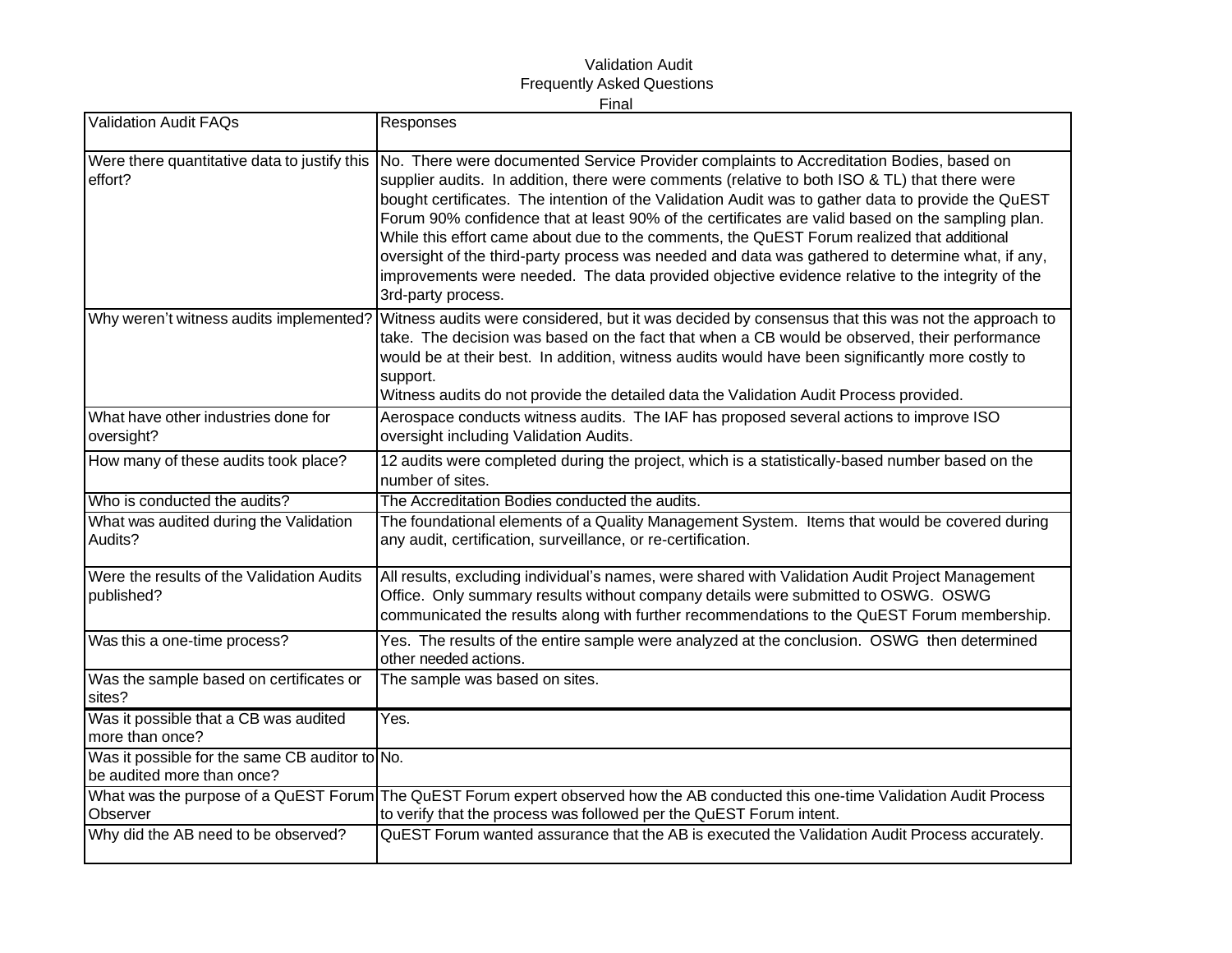## Validation Audit Frequently Asked Questions Final

| What happened if the organization                                                                | VAPMO attempted to arrange an organizational acceptable QF Observer. If the organization did not                                                                                                                                                                                             |
|--------------------------------------------------------------------------------------------------|----------------------------------------------------------------------------------------------------------------------------------------------------------------------------------------------------------------------------------------------------------------------------------------------|
| determined that the QF Observer created<br>a conflict of interest?                               | accept any proposed QF Observers, the audit moved forward without an QF Observer.                                                                                                                                                                                                            |
| Was it possible that an AB was observed<br>more than once?                                       | Yes. If the QuEST Forum QFO determined that the AB's execution was not satisfactory, a second<br>audit was observed after additional AB training to ensure compliance to the Validation Audit<br>Process.                                                                                    |
| What happened if a CB audit was                                                                  | VAPMO has a two week window to schedule the Validation Audit. It would be scheduled before or                                                                                                                                                                                                |
| scheduled at the same time?                                                                      | after the CB audit.                                                                                                                                                                                                                                                                          |
| What happened if an AB refused to<br>participate in the Validation Audit<br>Process?             | The AB's recognition was subject to revocation. No AB refused to participate                                                                                                                                                                                                                 |
| What happened if the Organization                                                                | If the rationale for refusal was not acceptable to the VAPMO per the exceptions noted in the process,                                                                                                                                                                                        |
| refused to participate in the Validation                                                         | the Organization's certification was subject to suspension and/or revocation. This did not occur                                                                                                                                                                                             |
| <b>Audit Process?</b>                                                                            | during the program.                                                                                                                                                                                                                                                                          |
| What happened if the Organization was                                                            | The QuEST Forum would have directed the CB to suspend the Organization's certificate and if it was                                                                                                                                                                                           |
| late in paying the one-time fee?                                                                 | not resolved, the certificate would have been revoked. This did not happen.                                                                                                                                                                                                                  |
| What happened if the Organization did                                                            | The QuEST Forum would have directed the CB to revoke the Organization's certificate. This did not                                                                                                                                                                                            |
| not pay the one-time required fee?                                                               | happen.                                                                                                                                                                                                                                                                                      |
| When an additional site was selected due<br>to conflicts, did this result in a skewed<br>sample? | No. The statistical process employed was designed to accommodate sites that are excluded.                                                                                                                                                                                                    |
| What happened if there is another audit,                                                         | There was a two-week window to schedule the audit with the organization. If per the exceptions                                                                                                                                                                                               |
| e.g., ISO 14001 scheduled at a selected                                                          | noted in the Validation Audit Project Process document the VA could be scheduled within the two-                                                                                                                                                                                             |
| site?                                                                                            | week window, the site was discarded and VAPMO moved to the next sample on the list.                                                                                                                                                                                                          |
| Was a site audit schedule negotiable to<br>accommodate business impact?                          | There was a two-week window to schedule the audit with the organization. If per the exceptions<br>noted in the Validation Audit Project Process document the VA could not be scheduled within the<br>two-week window, the site was discarded and VAPMO moved to the next sample on the list. |
| Was there a way to be sure that all CBs                                                          | The sample was stratified by country and based on sites, it was not based on CBs. Therefore, not all                                                                                                                                                                                         |
| were audited?                                                                                    | CBs were audited in the 12 site sample.                                                                                                                                                                                                                                                      |
| Could a CB be present during the<br>Validation Audit?                                            | If requested by the Organization, the CB could be present as an observer.                                                                                                                                                                                                                    |
| Could an AB prevent a CB from being<br>present for a VA?                                         | No.                                                                                                                                                                                                                                                                                          |
| If a CB asked to be present, did the                                                             | CBs could only be present if the Organization invited them. Any payment was up to the                                                                                                                                                                                                        |
| organization have to pay them?                                                                   | Organization and CB.                                                                                                                                                                                                                                                                         |
| Could a CB bill an organization for                                                              | The CB was required to provide the AB with the Pre-Audit Information Package. There was no                                                                                                                                                                                                   |
| preparing data for the AB?                                                                       | charge associated with the CB providing this record.                                                                                                                                                                                                                                         |